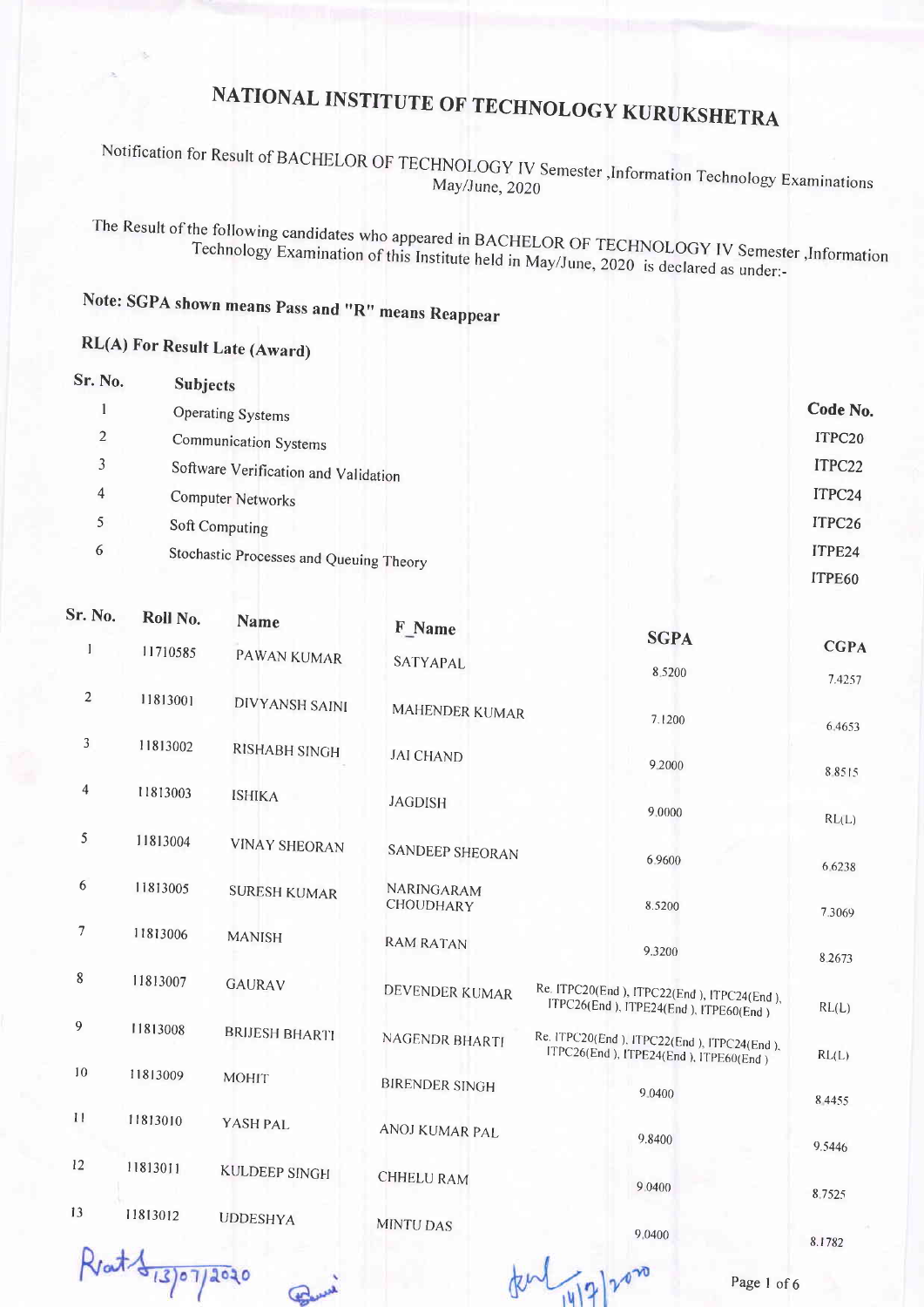Notification for Result of BACHELOR OF TECHNOLOGY IV Semester, Information May/June, 2020<br>May/June, 2020

| 14       | 11813013 | AAKASH BARTHWAL          | <b>JAGDISH KR.</b><br><b>SHARMA</b>      | 9.5200                                          | 8.9604 |
|----------|----------|--------------------------|------------------------------------------|-------------------------------------------------|--------|
| 15       | 11813014 | <b>HEMANT PANDEY</b>     | <b>VIKAS PANDEY</b>                      | 9.8400                                          |        |
| 16<br>v. | 11813015 | <b>RACHIT NEHRA</b>      | <b>JASBIR SINGH</b>                      | 9.6800                                          | 9.6337 |
| 17       | 11813016 | YASH GOENKA              | RAJESH GOENKA                            | 9.8400                                          | 8.7624 |
| 18       | 11813017 | <b>ANJALI</b>            | <b>RAJVEER SINGH</b>                     | 9.8400                                          | 9.0396 |
| 19       | 11813018 | <b>ANUBHAV SINGH</b>     | <b>DILEEP SINGH</b>                      | 9.6800                                          | 9.3564 |
| 20       | 11813019 | <b>ANUBHAV</b>           | <b>AMARNATH</b>                          | 8.8800                                          | 9.5149 |
| 21       | 11813020 | PRIYANSHU                | RAJESH KUMAR                             | 9.8400                                          | 8.1485 |
| 22       | 11813021 | PRAGUN SAINI             | <b>RAJEEV SAINI</b>                      | 9.8400                                          | 9.7822 |
| 23       | 11813022 | HARSHIT SHARMA           | <b>RAMESHWAR</b><br>DAYAL SHARMA         | 8,8800                                          | 9.8119 |
| 24       | 11813023 | ARYAN KHANDELWAL         | PRAKASH CHAND<br><b>GUPTA</b>            | 9.3600                                          | 8.6337 |
| 25       | 11813024 | SIDDHANT KUMAR           | <b>CHANDRA SHEKHAR</b>                   | 8.6800                                          | 9.0198 |
| 26       | 11813025 | <b>KHUSHI</b>            | YOGESH KUMAR                             | 6.6400                                          | 8.4059 |
| 27       | 11813026 | <b>BHARAT BHUSAN</b>     | <b>VINOD KUMAR</b>                       | 8.3600                                          | RL(L)  |
| 28       | 11813027 | <b>ROMI</b>              | <b>RANSINGH</b>                          | Re. ITPC20(End), ITPC22(End), ITPC24(End),      | 8.1287 |
| 29       | 11813028 | YASHWANT SINGH           | <b>VIKRAM CHAUHAN</b>                    | ITPC26(End), ITPE24(End), ITPE60(End)<br>8.5600 | RL(L)  |
| 30       | 11813029 | PINTU KUMAR              | PREMNARAYAN<br><b>PRASAD</b>             | 9,3600                                          | 8.1485 |
| 31       | 11813030 | <b>AVNEESH NISCHAL</b>   | <b>AVINASH CHANDER</b><br><b>NISCHAL</b> | 9.5200                                          | 9.2970 |
| 32       | 11813031 | <b>AAYUSH GUPTA</b>      | <b>RAMESH CHAND</b><br><b>GUPTA</b>      |                                                 | 9.2376 |
| 33       | 11813032 | <b>VAIBHAV GARG</b>      | MUKESH KUMAR                             | 9.3600                                          | 9.3465 |
| 34       | 11813033 | <b>GAURAV CHAUROTIYA</b> | <b>RATAN LAL</b>                         | 9.6800                                          | 9.1386 |
|          |          |                          | CHAUROTIYA                               | 7.4400                                          |        |

Rrat 13/07/2020  $\mathbf{P}$ 

dent 14/7/2010

Page 2 of 6

6 89ll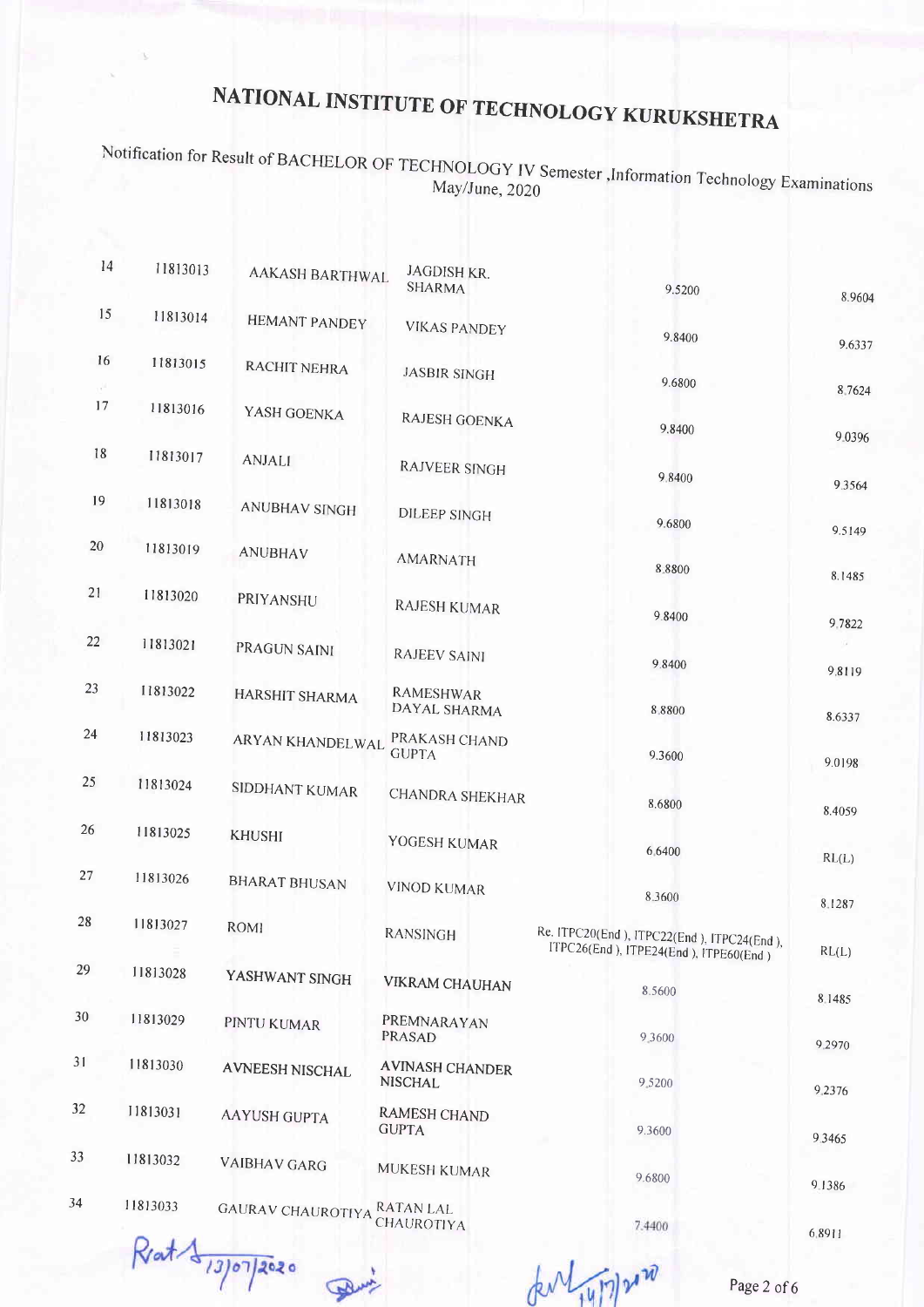Notification for Result of BACHELOR OF TECHNOLOGY IV Semester ,Information Technology Examinations May/June, 2020

| 35 | 11813034 | <b>VAIBHAV DUA</b>              | <b>MANOJ DUA</b>                      | 9.3600                                                                                 |                  |
|----|----------|---------------------------------|---------------------------------------|----------------------------------------------------------------------------------------|------------------|
| 36 | 11813035 | SARTHAK MITTAL                  | <b>GOPAL MITTAL</b>                   | 9.5200                                                                                 | 9.1089           |
| 37 | 11813036 | KOSURI TARUNTEJA                | KOSURI NARASIMHA<br><b>RAO</b>        | 9.0400                                                                                 | 9.4752           |
| 38 | 11813037 | <b>SACHI HANSRAJ</b><br>NAGRALE | <b>HANSRAJ</b><br>PUNJARAM<br>NAGRALE | 9,2000                                                                                 | 8.7228<br>7.8713 |
| 39 | 11813038 | <b>SPARSH GARG</b>              | <b>SUMIT KUMAR</b><br>GARG            | 9.8400                                                                                 | 9.2574           |
| 40 | 11813039 | MOHINESH KUMAR<br><b>SHARMA</b> | <b>DILIP SHARMA</b>                   | 9.6800                                                                                 | 9.0495           |
| 41 | 11813040 | <b>ASHA MEENA</b>               | RAMESH CHAND<br><b>MEENA</b>          | Re. ITPC20(End), ITPC22(End), ITPC24(End),<br>ITPC26(End), ITPE24(End), ITPE60(End)    | RL(L)            |
| 42 | 11813041 | <b>SUMIT MIRZA</b>              | <b>JAGDISH CHANDER</b>                | 9.0400                                                                                 | 9.0198           |
| 43 | 11813042 | <b>SANYAM KUMAR</b>             | <b>BALBIR SINGH</b>                   | Re. ITPC20(End ), ITPC22(End ), ITPC24(End ),<br>ITPC26(End), ITPE24(End), ITPE60(End) | RL(L)            |
| 44 | 11813043 | <b>VISHAL KUMAR</b>             | <b>RAJKUMAR</b>                       | 8,2000                                                                                 | 6.6931           |
| 45 | 11813044 | SHANTANU AGARWAL SANJAY AGARWAL |                                       | 9.5200                                                                                 | 8.6931           |
| 46 | 11813045 | <b>NIPUN</b>                    | <b>ANKUR</b>                          | 9.8400                                                                                 | 9.2970           |
| 47 | 11813046 | <b>VISHAL YADAV</b>             | DEVENDER KUMAR                        | 9.5200                                                                                 | 8.4851           |
| 48 | 11813047 | <b>ASIF ALI AKMAL</b>           | MD. AFZAL KHAN                        | 8.5600                                                                                 | 7.9208           |
| 49 | 11813048 | <b>LOVISH</b>                   | <b>HARISH KUMAR</b>                   | 8.8400                                                                                 | 8.3069           |
| 50 | 11813049 | <b>SPARSH BATRA</b>             | PARVEEN BATRA                         | 9.0000                                                                                 | 8.5347           |
| 51 | 11813050 | <b>SHUBHAM RANA</b>             | HARNARAYAN<br><b>SINGH RANA</b>       | 9.5200                                                                                 | 8.8713           |
| 52 | 11813051 | <b>BHUPESH SINGH</b>            | <b>GURDIAL SINGH</b>                  | 8.0000                                                                                 | 8.0099           |
| 53 | 11813052 | <b>RAJAT GARG</b>               | RAVINDER KUMAR<br>GARG                | 9.0000                                                                                 | 8.2277           |
| 54 | 11813053 | <b>ASHOK PATEL</b>              | RAJ NARAYAN<br><b>PATEL</b>           | 8.5200                                                                                 | 7.9901           |
| 55 | 11813054 | <b>KOMAL SHARMA</b>             | <b>SHAMBHU</b><br>NARAYAN             | 10,0000                                                                                | 9.6337           |

RatA13/07/2020

fort where

Page 3 of 6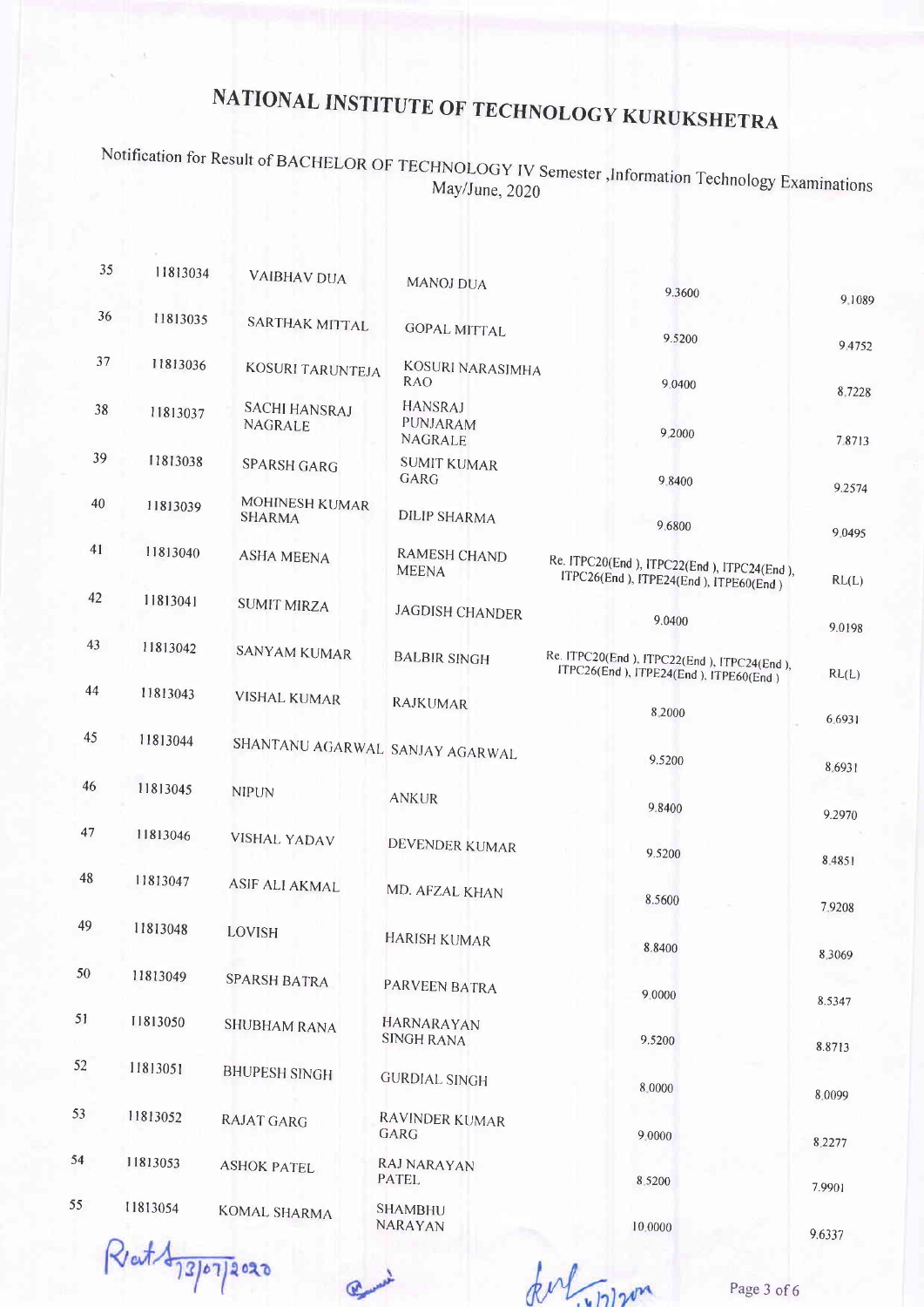Notification for Result of BACHELOR OF TECHNOLOGY IV Semester ,Information Technology Examinations May/June, 2020

| 56          | 11813055 | <b>DEEPTI YADAV</b>             | NARESH KUMAR                            | 9 3 6 0 0                                                                           |                  |
|-------------|----------|---------------------------------|-----------------------------------------|-------------------------------------------------------------------------------------|------------------|
| 57          | 11813056 | RUPAL GOYAL                     | <b>DHARMENDRA</b><br><b>KUMAR GOYAL</b> | 9.0400                                                                              | 88119            |
| 58          | 11813057 | <b>DIVINESH</b>                 | <b>RAKESH KUMAR</b>                     | Re. ITPC20(End), ITPC22(End), ITPC24(End),                                          | 8.7822           |
| 59          | 11813058 | YASH LOHIYA                     | <b>JOGENDER KUMAR</b><br>LOHIYA         | ITPC26(End), ITPE24(End), ITPE60(End)<br>8.4800                                     | RL(L)            |
| 60          | 11813059 | <b>AMIT RAWAT</b>               | <b>SUDHIR SINGH</b>                     | 8.8400                                                                              | 7.8515           |
| 61          | 11813061 | <b>AJAY</b>                     | YASHPAL ARYA                            | 9.1600                                                                              | 8.6634<br>8.5941 |
| 62          | 11813062 | <b>VIVEK SINGH</b>              | PRADEEP SINGH                           | 9 5 200                                                                             | 8 5 4 4 6        |
| 63          | 11813064 | <b>TATAA NAGGHHA</b>            | TATA SOMESWARA<br><b>RAO</b>            | 8.2000                                                                              | 7.2277           |
| 64          | 11813065 | RAJNIKANT KUMAR<br><b>GUPTA</b> | SHAILESH CHANDRA<br><b>GUPTA</b>        | 9.0000                                                                              | 8.0000           |
| 65          | 11813066 | <b>VIKAS</b>                    | RAJA RAM PAHATIA                        | 7.6800                                                                              | 7.3069           |
| 66          | 11813067 | VANSHIKA YADAV                  | <b>JAS RAJ</b>                          | 9.6800                                                                              | 9.0792           |
| 67          | 11813068 | <b>ADARSH VAIBHAV</b>           | <b>DHARMENDRA</b><br><b>PRASAD</b>      | Re. ITPC20(End), ITPC22(End), ITPC24(End),<br>ITPC26(End), ITPE24(End), ITPE60(End) | RL(L)            |
| 68          | 11813070 | <b>SIDHARATH</b>                | <b>DHARAM SINGH</b>                     | Re. ITPC20(End), ITPC22(End), ITPC24(End),<br>ITPC26(End), ITPE24(End), ITPE60(End) | RL(L)            |
| 69          | 11813072 | <b>HIMANSHU YADAV</b>           | <b>SURENDER KUMAR</b>                   | 9.3600                                                                              | 8.7921           |
| 70          | 11813073 | <b>KANISHK GOEL</b>             | <b>SANDEEP GOEL</b>                     | 8.3600                                                                              | 8.0198           |
| $71$        | 11813074 | TUSHAR SINGHAL                  | MAHAVIR SINGHAL                         | 8.8800                                                                              | 8.5347           |
| 72          | 11813075 | LOKESH                          | SANTLAL                                 | 8.6800                                                                              | 8.1089           |
| 73          | 11813076 | <b>SETLEM SAI TEJA</b>          | <b>SETLEM</b><br>DHANUNJAYUDU           | 8.3600                                                                              | 7.2970           |
| 74          | 11813077 | <b>ABHISHEK KAUSHIK</b>         | <b>SATISH KUMAR</b>                     | 8.2000                                                                              | 7.6535           |
| 75          | 11813078 | <b>SUVRAT JAIN</b>              | <b>DAKSH JAIN</b>                       | 8.8400                                                                              | 8.4455           |
| $6^{\circ}$ | 11813079 | <b>SAHIL GARG</b>               | <b>KRISHAN GARG</b>                     | 8.8400                                                                              | 8.6436           |
|             |          |                                 |                                         |                                                                                     |                  |

Rat 813/07/2020

Jul 14/1200

Page 4 of 6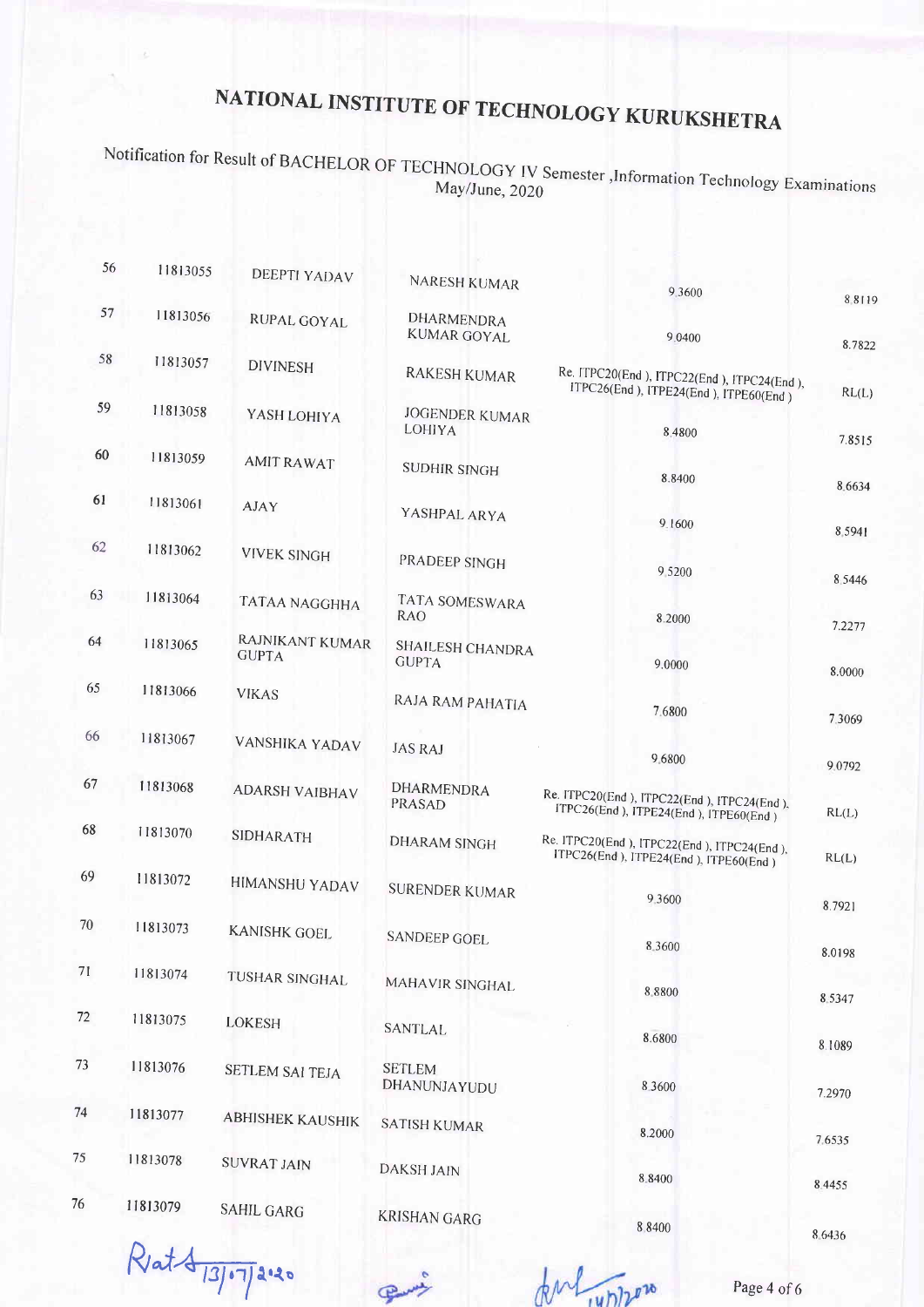Notification for Result of BACHELOR OF TECHNOLOGY IV Semester mvologi TV semester ,Information Technology Examinations<br>May/June, 2020

| 77 | 11813080 | PIYUSH SONI                         | <b>SATISH KUMAR</b>                  | 9.1600                                                          |                  |
|----|----------|-------------------------------------|--------------------------------------|-----------------------------------------------------------------|------------------|
| 78 | 11813081 | <b>RAJ KUMAR</b>                    | <b>SURENDER SINGH</b>                | 8.6800                                                          | 8.831            |
| 79 | 11813082 | <b>AVINASH KUMAR</b><br><b>GOND</b> | <b>JAIPRAKASH GOND</b>               | Re. ITPC20(End), ITPC22(End), ITPC24(End),                      | 8,1386           |
| 80 | 11813083 | NAVNEET KUMAR<br><b>SINGH</b>       | <b>RANG BAHADUR</b><br><b>SINGH</b>  | ITPC26(End), ITPE24(End), ITPE60(End)<br>9.0000                 | RL(L)            |
| 81 | 11813084 | MANGA SAI KUMAR                     | MANGA SWAMY                          | Re. ITPC20(End ), ITPC22(End ), ITPC24(End ),                   | 8.4554           |
| 82 | 11813086 | SHUBHAM SHARMA                      | <b>ASHWANI SHARMA</b>                | ITPC26(End), ITPE24(End), ITPE60(End)<br>8.6800                 | RL(L)            |
| 83 | 11813087 | <b>TARSEM SINGH</b>                 | <b>SOHAN SINGH</b>                   | 8.6800                                                          | 7.8911           |
| 84 | 11813088 | <b>RUPESH KUMAR</b>                 | <b>CHANDRA BHAN</b><br><b>SINGH</b>  | 7.8400                                                          | 8.3663           |
| 85 | 11813089 | RAVIKANT MEENA                      | PRAMANAND<br><b>MEENA</b>            | 7.0400                                                          | 7.4059           |
| 86 | 11813090 | <b>ARPIT NIGAM</b>                  | <b>RAJIV NIGAM</b>                   | 7.8400                                                          | RL(L)            |
| 87 | 11813091 | <b>SHIVAM</b>                       | <b>SUDHIR KUMAR</b><br><b>SINGH</b>  | 8.3200                                                          | 6.9010           |
| 88 | 11813092 | RASHI SHARMA                        | <b>RAM KRISHNA</b><br><b>UPADHAY</b> | 9.6800                                                          | 7.5545<br>8.9703 |
| 89 | 11813093 | <b>DHEERAJ GUPTA</b>                | MUKESH KUMAR<br><b>GUPTA</b>         | 9,5200                                                          | 9.2079           |
| 90 | 11813094 | SHATAKSHI                           | <b>JK SINGH</b>                      | 9.8400                                                          |                  |
| 91 | 11813095 | <b>VIVEK SINGH BISHT</b>            | SURENDRA SINGH<br><b>BISHT</b>       | 9.0000                                                          | 9.5743           |
| 92 | 11813096 | RAMAVATH SACHIN<br><b>NAIK</b>      | RAMAVATH<br><b>SRINIVAS</b>          | 8.0000                                                          | 8.4356<br>7.0198 |
| 93 | 11813097 | MAVNEET KAUR                        | <b>BALWINDER SINGH</b>               | 10.0000                                                         |                  |
| 94 | 11813098 | DHARAVATH<br>PRASHANTH              | DHARAVATH<br>SHYAMLAL                | 8.0400                                                          | 8.9901           |
| 95 | 11813099 | PREM KUMAR                          | <b>RAM BAHADUR</b><br><b>SINGH</b>   | 8.2000                                                          | RL(L)            |
| 96 | 11823002 | <b>SARAN SURESH</b><br><b>KUMAR</b> | <b>SURESH KUMAR S</b>                | 8.8400                                                          | RL(L)<br>8.4851  |
| 97 | 11823003 | <b>GOPAL MISHRA</b>                 | <b>ASHOK KUMAR</b><br><b>MISHRA</b>  | Re. ITPC20(End), ITPC22(End), ITPC24(End),<br>$TPC26End$ $TPD2$ |                  |

Reat \$ 13/07/2020

 $R = 100$  , reduction in Freederical (End ). ITpc24(End ). ITpc26(End ).

Jent 11/200

RL(L)

Page 5 of 6